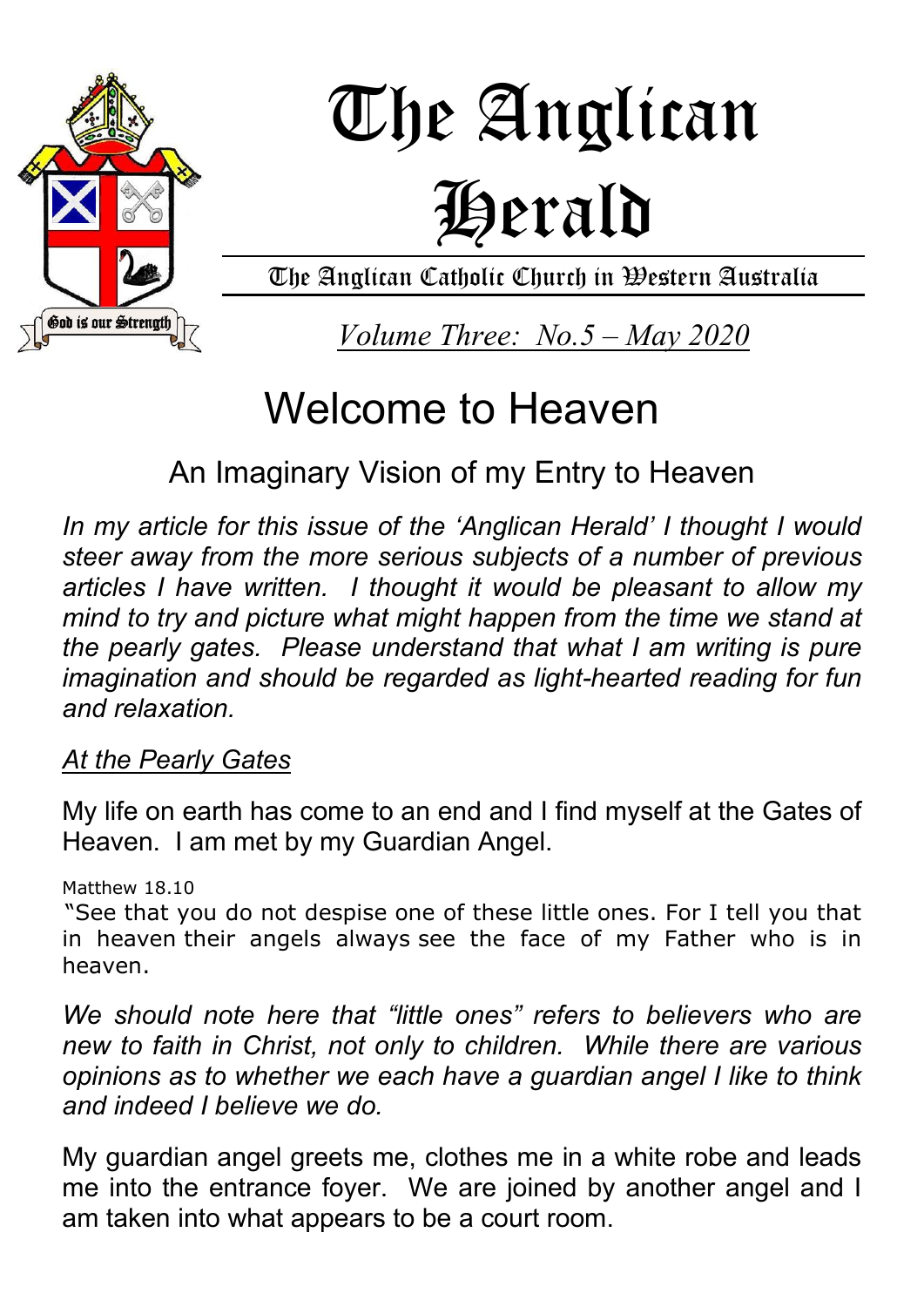I am led to the dock and it seems I am about to face judgement. There is someone dressed in a glowing white robe sitting on a throne with an angel on either side. Standing before him is a person whose bear back shows the bloody stripes of flogging and on his head a crown of thorns. I expect to be questioned but in fact we remain in silence watching as the man before the throne appears to be pleading my cause. It is God the Father on the throne and Jesus His Son pleading on my behalf by showing the price He has paid so I might be forgiven and received into the courts of heaven.

1John 2.1

My little children, I am writing these things to you so that you may not sin. But if anyone does sin, we have an advocate with the Father, Jesus Christ the righteous.

Romans 8.34 Who is to condemn? Christ Jesus is the one who died—more than that, who was raised—who is at the right hand of God, who indeed is interceding for us.

After some time I am taken back to the foyer. The second angel leaves us and we move to a reception desk. On the desk is a lamp which emits a light which I cannot describe. This light shines on my forehead and reveals a seal which I have never seen during my earthly life.

Revelation 7.3 "Do not harm the earth or the sea or the trees, until we have sealed the servants of our God on their foreheads."

My guardian angel tells me that because there is a seal on my forehead I may see if my name is in the book of life. We move to another part of the reception desk and see a large book. The angel instructs me to open the book and look for my name.

Revelation 3.5

The one who conquers will be clothed thus in white garments, and I will never blot his name out of the book of life. I will confess his name before my Father and before his angels.

I rejoice to discover that my name appears in the book of life and I am now taken outside and into a garden.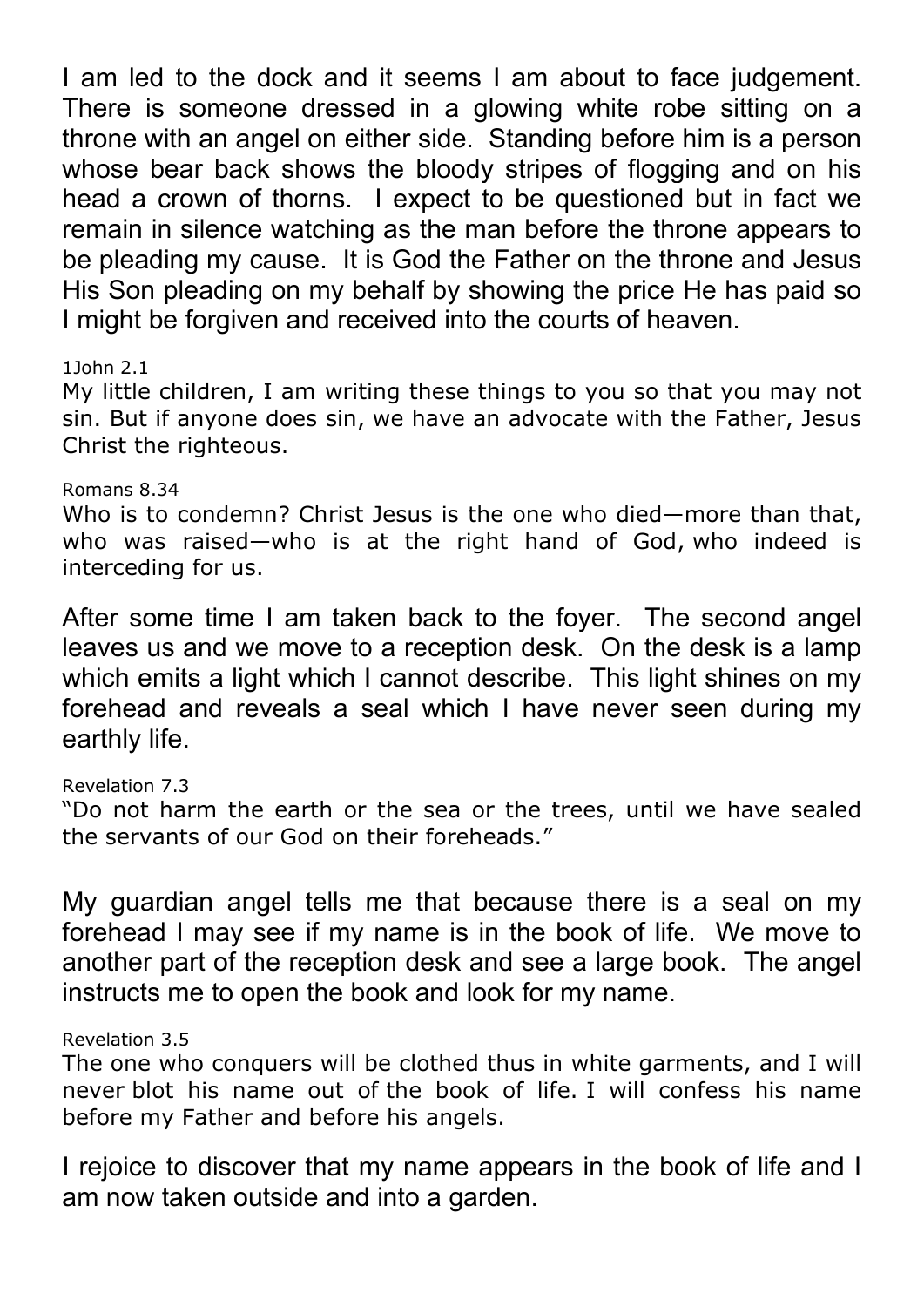The garden is small with a beautiful and varied display of flowers and shrubs. There is only one tree which stands in the middle of the garden and it seems to have one only fruit on it. This is the tree of life says the angel. You can take and eat the fruit for this will grant you entry to the building beyond the garden.

Revelation 2.7 To the one who conquers I will grant to eat of the tree of life, which is in the paradise of God.'

I eat the fruit, cross the garden and approach a great mansion. The angel knocks on the great door which when opened reveals a long passageway. My guardian angel tells me that I am now on my own and that I should proceed along the passageway where I will find a door with my name written on it.

John 14.2 In my Father's house are many rooms. If it were not so, would I have told you that I go to prepare a place for you?

After walking some distance I find a door with my name on it. I enter a spacious room that has a calming influence and a feeling of serenity. There is light shining through a large window with a small table close by on which there is an envelope. I open the envelope and find an invitation to the Heavenly Banquet.

Luke 13.29

And people will come from east and west, and from north and south, and recline at table in the kingdom of God.

There is a wardrobe in my room and I find and put on a shimmering silver robe to be worn at the banquet. I hear a knock on the door and see an angel who takes me to my place at the banquet table. Having taken my place I hear the sound of a trumpet and the man who was pleading for me in court now enters the banquet hall. The Man Jesus is now robed in a dazzling silken cloak of gold with a crown of gold and jewels on His head. All those present bow before Him as He takes His place at the table. There are countless people at the banquet and yet everyone including me seems to know all who are present. I was sitting at table with the holy Lamb of God. The banquet was the most wonderful event I have ever experienced.